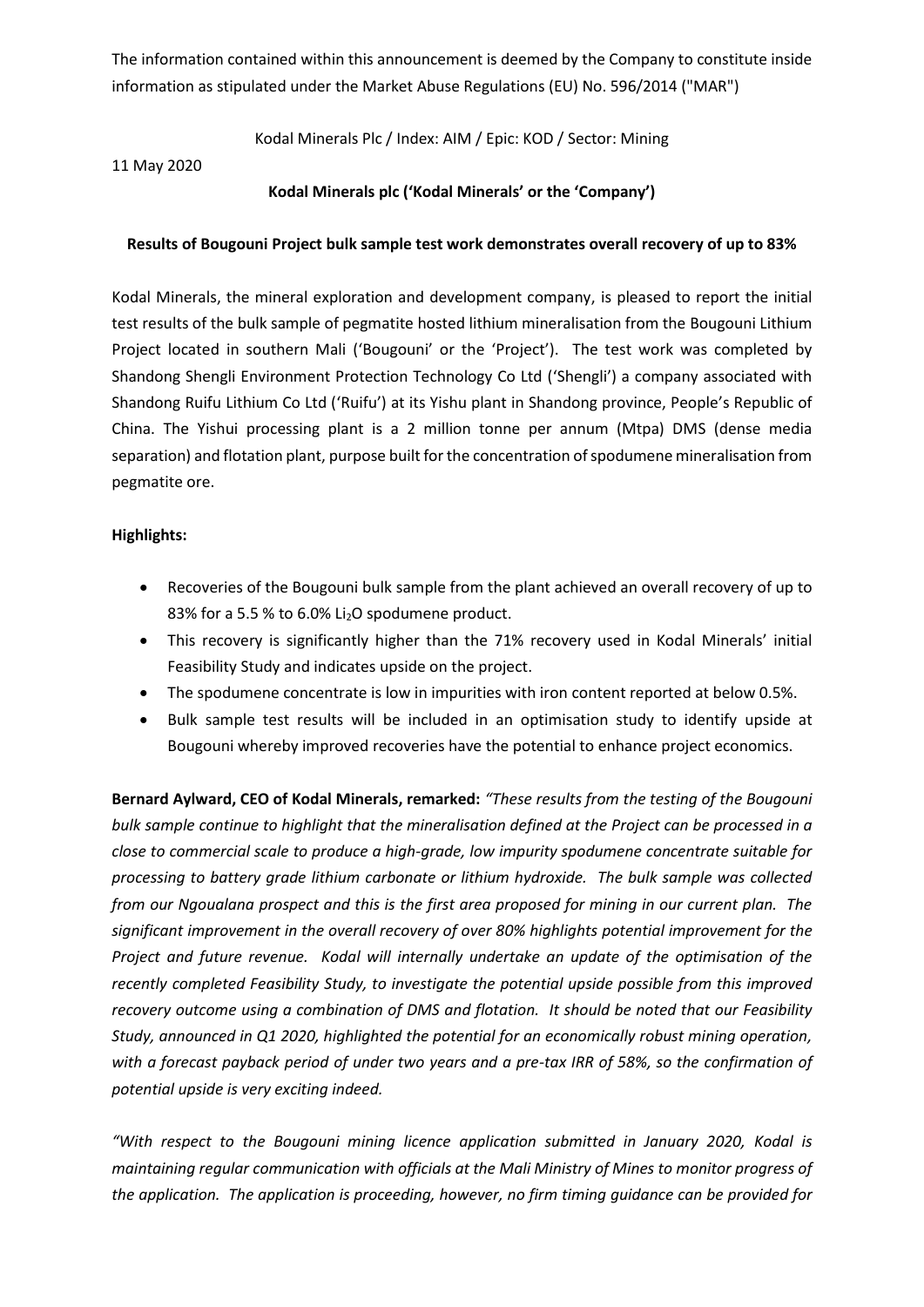*the granting of the mining licence while Ministerial review is ongoing. Kodal will provide further guidance when information is available."*

# **Further Information**

## *Bulk Sample Processing*

Kodal transported over 600 dry tonnes of bulk sample of pegmatite hosted lithium mineralisation collected from the Ngoualana deposit at the Bougouni Lithium Project. The bulk sample was processed at Shengli's Yishui plant, located approximately 160km from the port of Qingdao in the Shandong province of China. This plant provides spodumene concentrate to the Ruifu processing plant at Tai'An. Ruifu has a close relationship with Kodal's major shareholder Suay Chin International Pte Ltd and operates a lithium carbonate and lithium hydroxide production plant in Tai'An.

The bulk sample was assayed in the plant laboratory with lithium grades from 10 samples varying from 1.24% to 1.47% and is representative of the Ngoualana prospect. The bulk sample was processed via up-front crushing to reduce feed stock size to below 10mm for effective DMS extraction. The crushed ore is fed over a primary sizing screen whereby finer material reports to a flotation circuit, with the







*Figure 1 – Primary sizing screen separating coarse DMS feed material from the finer Flotation feed material*

The dual processing streams achieved improved recovery over the standalone flotation circuit used for the feasibility study. As a result, the overall recovery achieved by Shengli in testing the bulk sample reached 83% compared with 71% for the flotation only test work that supports the feasibility study assumptions. The quality of saleable spodumene product produced retained a 5.5% to 6% Li<sub>2</sub>O grade in both instances.

It is noted that DMS recoveries have always proven to be higher for the Ngoualana deposit compared with the recoveries from the Sogola Baoule and Boumou prospects in laboratory testing. It was the reduced DMS recoveries from these two deposits that substantiated the decision to revert to whole of ore processing via flotation only that was assessed in the recent optimisation and Feasibility Study.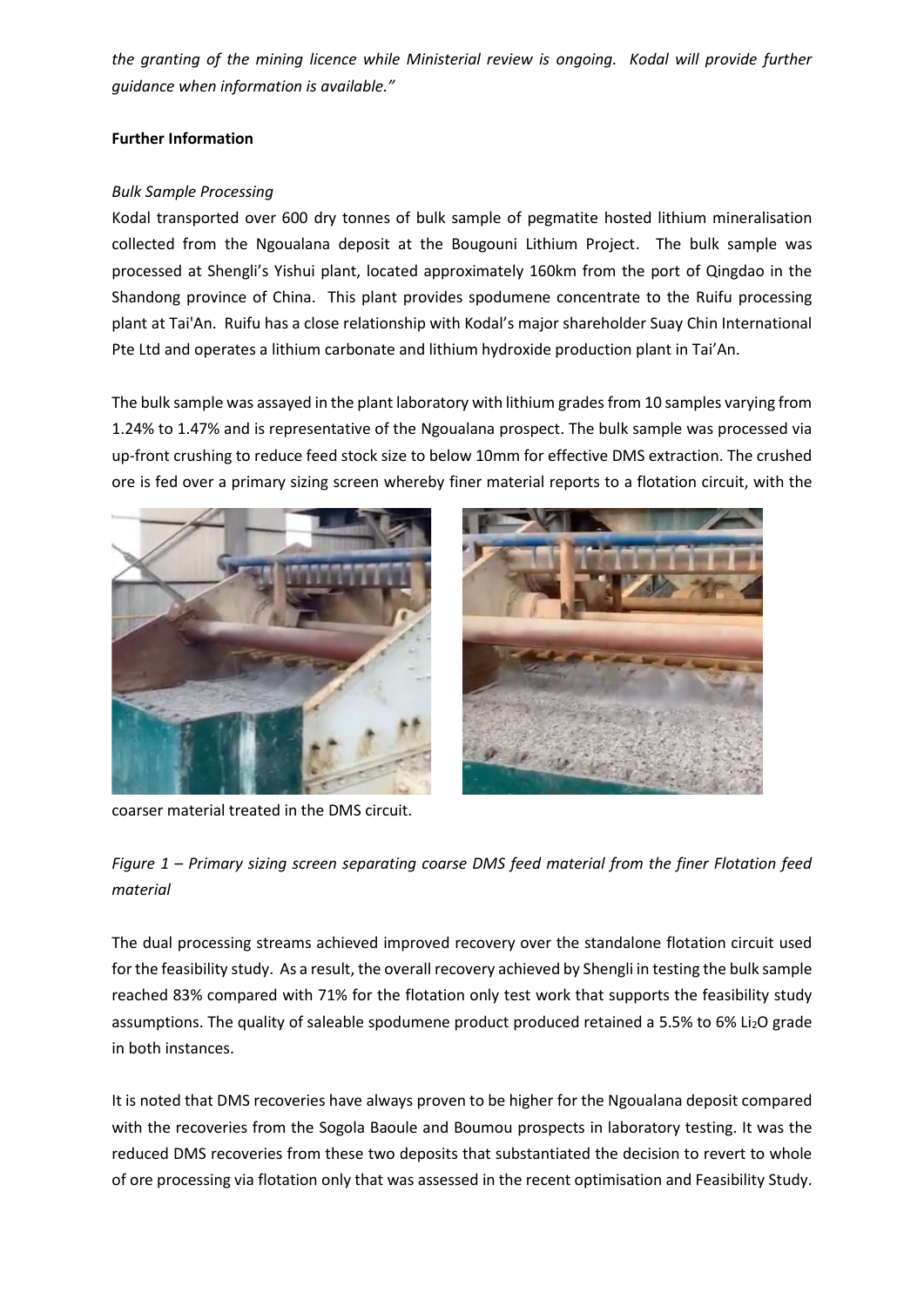With the marked improvement in recovery experienced at the Shengli processing facility, it is possible that improved project economics could be achieved by adopting a similar DMS–flotation plant for Bougouni. Furthermore, the testing confirms that the Shengli facility is suitable for processing Bougouni ores and further synergies may be able to be gained through the adoption of the same plant configuration.



*Figure 2 – Flotation product undergoing filtration for reduction of moisture content to <5%*

In order to investigate these potential benefits, Kodal will undertake a study optimisation process using the Feasibility Study as a basis. The optimisations will need to consider the benefit of improved overall recovery, against any additional capital and operating costs of a combined DMS–flotation circuit. The optimisation studies will be completed internally and the results of this work are expected to be finalised in Q3 2020.

This bulk sample test work confirms that the spodumene concentrate from Bougouni is low in impurities and aligns with previous test work completed by Ruifu that has demonstrated the suitability of the Bougouni spodumene concentrate to achieve downstream processing of high quality, low impurity battery grade lithium carbonate.

### **\*\*ENDS\*\***

For further information, please visit www.kodalminerals.com or contact the following:

| Kodal Minerals plc                                         |                      |
|------------------------------------------------------------|----------------------|
| Bernard Aylward, CEO                                       | Tel: +61 418 943 345 |
| Allenby Capital Limited, Nominated Adviser                 |                      |
| Jeremy Porter/Nick Harriss                                 | Tel: 020 3328 5656   |
| SP Angel Corporate Finance LLP, Financial Adviser & Broker |                      |
| John Mackay                                                | Tel: 020 3470 0470   |
| St Brides Partners Ltd, Financial PR                       |                      |
| Susie Geliher/Cosima Akerman                               | Tel: 020 7236 1177   |